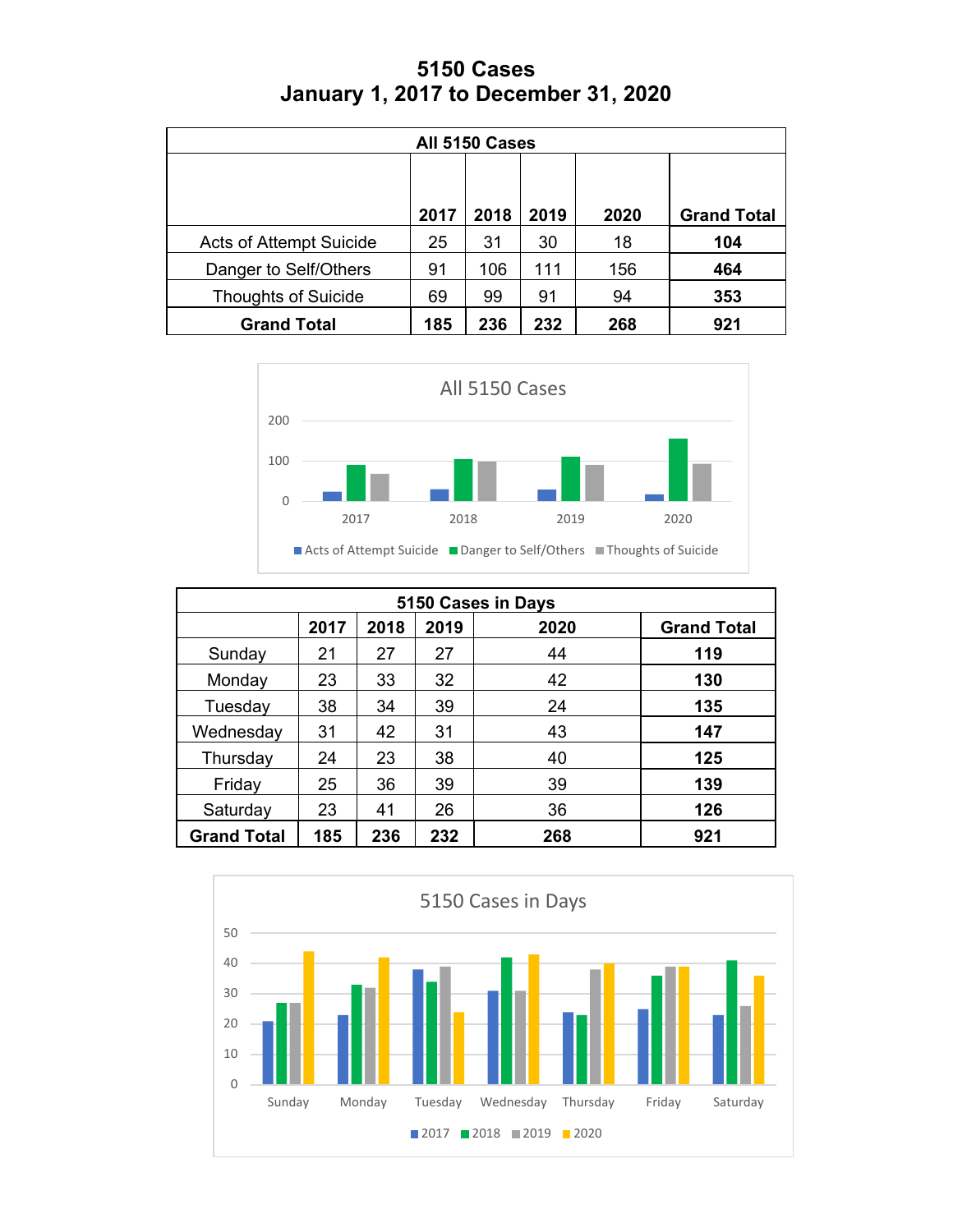## **5150 Cases January 1, 2017 to December 31, 2020**

| Juvenile 5150 Cases                                |     |    |    |     |  |  |  |
|----------------------------------------------------|-----|----|----|-----|--|--|--|
| 2018<br>2017<br>2019<br>2020<br><b>Grand Total</b> |     |    |    |     |  |  |  |
| 48                                                 | ิ 1 | 62 | 48 | 219 |  |  |  |



| 5150 Cases in Months |      |      |      |      |                    |  |
|----------------------|------|------|------|------|--------------------|--|
|                      | 2017 | 2018 | 2019 | 2020 | <b>Grand Total</b> |  |
| January              | 8    | 11   | 21   | 24   | 64                 |  |
| February             | 13   | 22   | 11   | 12   | 58                 |  |
| March                | 15   | 26   | 19   | 24   | 84                 |  |
| April                | 13   | 16   | 22   | 30   | 81                 |  |
| May                  | 18   | 19   | 21   | 26   | 84                 |  |
| June                 | 13   | 17   | 26   | 25   | 81                 |  |
| July                 | 14   | 20   | 23   | 16   | 73                 |  |
| August               | 22   | 19   | 22   | 27   | 90                 |  |
| September            | 22   | 14   | 21   | 25   | 82                 |  |
| October              | 17   | 24   | 18   | 31   | 90                 |  |
| November             | 7    | 19   | 17   | 11   | 54                 |  |
| December             | 23   | 29   | 11   | 17   | 17                 |  |
| <b>Grand Total</b>   | 185  | 236  | 232  | 268  | 921                |  |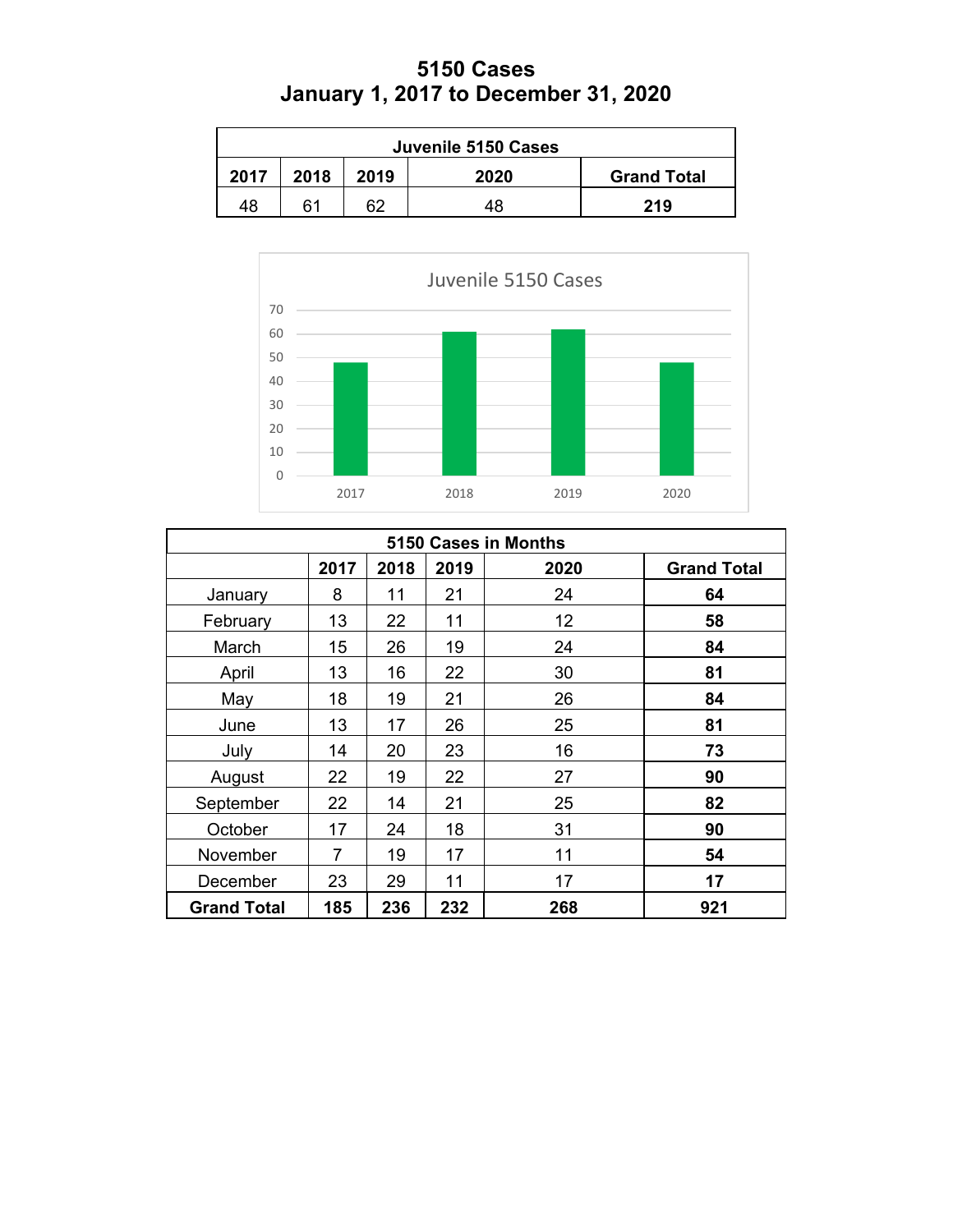**5150 Cases January 1, 2017 to December 31, 2020**



| 5150 Cases in Hours |                         |                         |                         |                         |                    |  |  |
|---------------------|-------------------------|-------------------------|-------------------------|-------------------------|--------------------|--|--|
|                     | 2017                    | 2018                    | 2019                    | 2020                    | <b>Grand Total</b> |  |  |
| 00                  | 9                       | 8                       | 5                       | $\overline{7}$          | 29                 |  |  |
| 01                  | $\mathbf{1}$            | 8                       | 4                       | 6                       | 19                 |  |  |
| 02                  | 3                       | 6                       | 5                       | 10                      | 24                 |  |  |
| 03                  | 5                       | 3                       | 3                       | 3                       | 14                 |  |  |
| 04                  | 3                       | $\overline{\mathbf{4}}$ | 5                       | 5                       | 17                 |  |  |
| 05                  | $\overline{2}$          | $\mathfrak{S}$          | 3                       | $\overline{\mathbf{4}}$ | 12                 |  |  |
| 06                  | $\mathbf 1$             | 4                       | 4                       | $\mathbf{1}$            | 10                 |  |  |
| 07                  | $\overline{2}$          | $\mathfrak{S}$          | $\overline{\mathbf{4}}$ | $\overline{1}$          | 10                 |  |  |
| 08                  | 13                      | 14                      | 5                       | 12                      | 44                 |  |  |
| 09                  | 12                      | 11                      | 12                      | 9                       | 44                 |  |  |
| 10                  | 10                      | 11                      | 10                      | 10                      | 41                 |  |  |
| 11                  | $\,6$                   | 14                      | 13                      | 13                      | 46                 |  |  |
| 12                  | 9                       | 14                      | 17                      | 10                      | 50                 |  |  |
| 13                  | 10                      | 18                      | 13                      | 13                      | 54                 |  |  |
| 14                  | 11                      | 14                      | 12                      | 18                      | 55                 |  |  |
| 15                  | 13                      | 10                      | $\overline{7}$          | 24                      | 54                 |  |  |
| 16                  | 13                      | 14                      | 15                      | 14                      | 56                 |  |  |
| 17                  | 10                      | 16                      | 14                      | 11                      | 51                 |  |  |
| 18                  | 10                      | $\overline{7}$          | 18                      | 14                      | 49                 |  |  |
| 19                  | $\boldsymbol{9}$        | 14                      | 19                      | 16                      | 58                 |  |  |
| 20                  | 17                      | 8                       | 10                      | 23                      | 58                 |  |  |
| 21                  | $\overline{7}$          | 10                      | 8                       | 25                      | 50                 |  |  |
| 22                  | $\overline{\mathbf{4}}$ | 9                       | 12                      | 10                      | 35                 |  |  |
| 23                  | $\sqrt{5}$              | 13                      | 14                      | 10                      | 42                 |  |  |
| <b>Grand Total</b>  | 185                     | 236                     | 232                     | 269                     | 922                |  |  |